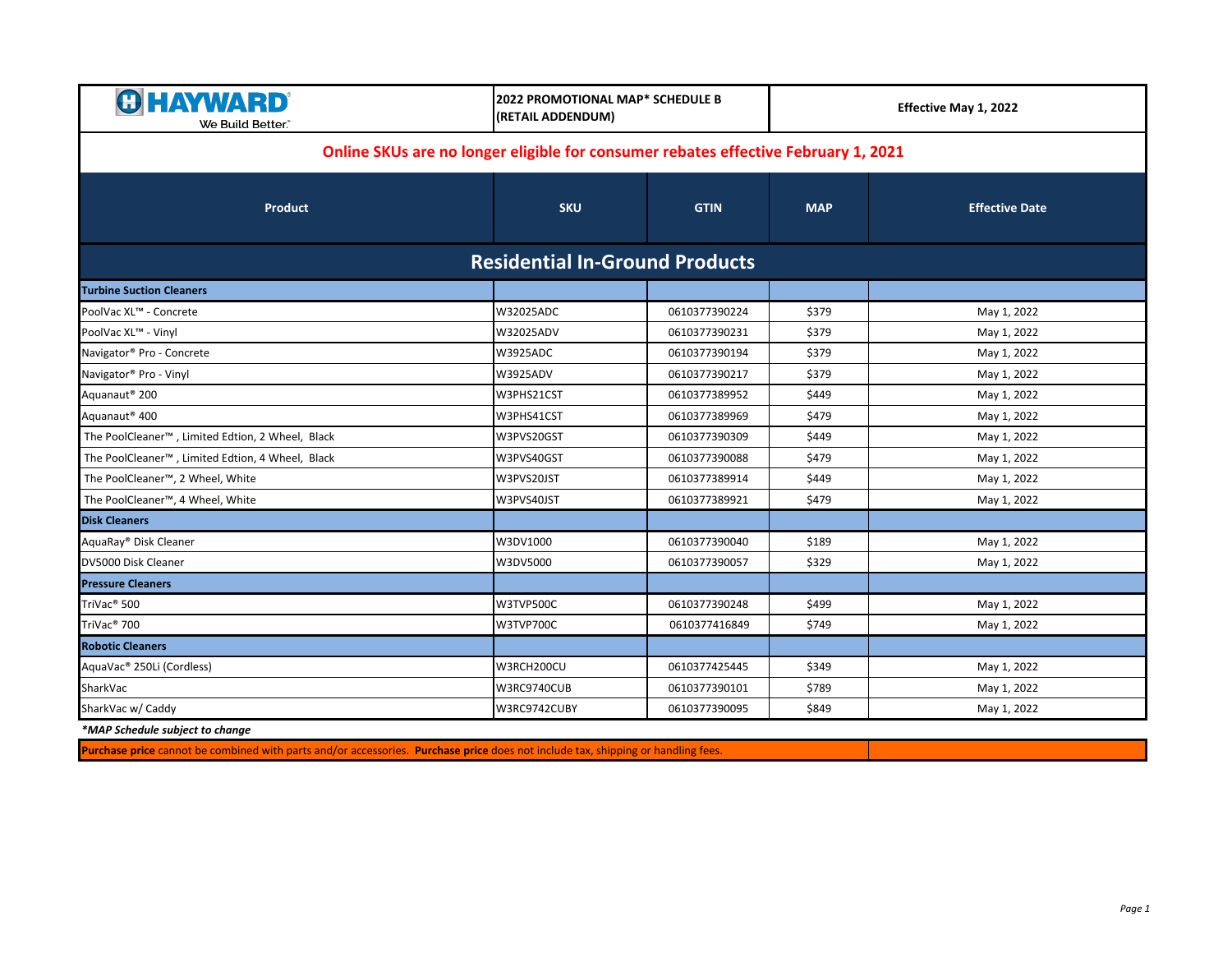| <b>HAYWARD</b><br>We Build Better."                                                | 2022 PROMOTIONAL MAP* SCHEDULE B<br>(RETAIL ADDENDUM) |               | Effective May 1, 2022 |                       |  |  |
|------------------------------------------------------------------------------------|-------------------------------------------------------|---------------|-----------------------|-----------------------|--|--|
| Online SKUs are no longer eligible for consumer rebates effective February 1, 2021 |                                                       |               |                       |                       |  |  |
| Product                                                                            | <b>SKU</b>                                            | <b>GTIN</b>   | <b>MAP</b>            | <b>Effective Date</b> |  |  |
| <b>Robotic Cleaners (con't)</b>                                                    |                                                       |               |                       |                       |  |  |
| SharkVac XL™                                                                       | W3RC9740WCCUB                                         | 0610377390118 | \$999                 | May 1, 2022           |  |  |
| SharkVac XL™ w/ Caddy                                                              | W3RC9742WCCUBY                                        | 0610377390125 | \$1,049               | May 1, 2022           |  |  |
| TigerShark™                                                                        | W3RC9950CUB                                           | 0610377390156 | \$1,029               | May 1, 2022           |  |  |
| TigerShark™ QC                                                                     | W3RC9990CUB                                           | 0610377390170 | \$1,099               | May 1, 2022           |  |  |
| <b>Controls &amp; Chlorination</b>                                                 |                                                       |               |                       |                       |  |  |
| T-CELL-3 (15,000 Gal. Cell)                                                        | W3T-CELL-3                                            | 0610377388238 | \$429                 | May 1, 2022           |  |  |
| T-CELL-9 (25,000 Gal. Cell)                                                        | W3T-CELL-9                                            | 0610377388207 | \$679                 | May 1, 2022           |  |  |
| T-CELL-15 (40,000 Gal. Cell)                                                       | W3T-CELL-15                                           | 0610377388184 | \$899                 | May 1, 2022           |  |  |
| T-CELL-9-SWP (25,000 Gal. Cell)                                                    | W3T-CELL-9-SWP                                        | 0610377388214 | \$679                 | May 1, 2022           |  |  |
| T-CELL-15-SWP (40,000 Gal. Cell)                                                   | W3T-CELL-15-SWP                                       | 0610377388191 | \$899                 | May 1, 2022           |  |  |
| AquaRite® & 15,000 Gal. Cell (1 Box)                                               | W3AQR3                                                | 0610377388177 | \$1,269               | May 1, 2022           |  |  |
| AquaRite® & 25,000 Gal. Cell (1 Box)                                               | W3AQR9                                                | 0610377388252 | \$1,549               | May 1, 2022           |  |  |
| AquaRite® & 40,000 Gal. Cell (1 Box)                                               | W3AQR15                                               | 0610377388139 | \$1,789               | May 1, 2022           |  |  |
| Salt & Swim <sup>®</sup> 3C PRO Control Unit                                       | W3SAS-PRO                                             | 0610377388122 | \$699                 | May 1, 2022           |  |  |
| Salt & Swim® 3C (30,000 Gal. Cell)                                                 | W3SAS-CELL                                            | 0610377388221 | \$399                 | May 1, 2022           |  |  |
| SwimPure Plus® & 25,000 Gal. Cell (1 Box)                                          | W3SWP9                                                | 0610377388153 | \$1,549               | May 1, 2022           |  |  |
| SwimPure Plus® & 40,000 Gal. Cell (1 Box)                                          | W3SWP15                                               | 0610377388160 | \$1,789               | May 1, 2022           |  |  |
| Aftermarket Replacement Cells - Warranty Cells                                     |                                                       |               |                       |                       |  |  |
| GLX-CELL-5 (20,000 Gal. Cell)                                                      | W3GLX-CELL-5                                          | 0610377391009 | \$599                 | May 1, 2022           |  |  |
| <b>Variable-Speed Pumps</b>                                                        |                                                       |               |                       |                       |  |  |
| TriStar <sup>®</sup> VS 1.8                                                        | W3SP3202VSP                                           | 0610377388078 | \$1,469               | May 1, 2022           |  |  |
| TriStar® VS 2.7                                                                    | W3SP3206VSP                                           | 0610377388085 | \$1,799               | May 1, 2022           |  |  |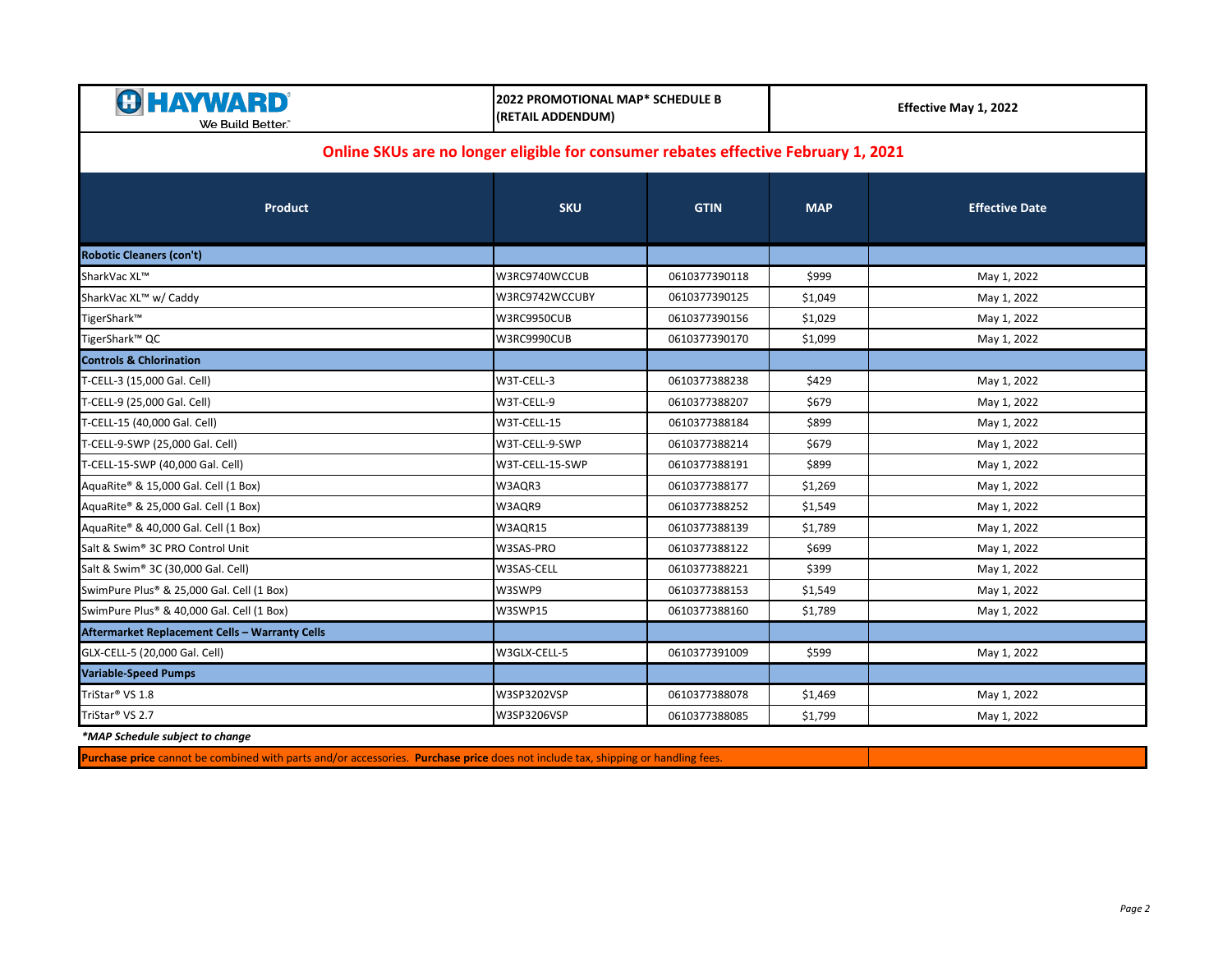| <b>HAYWARD</b><br>We Build Better.~                                                | <b>2022 PROMOTIONAL MAP* SCHEDULE B</b><br>(RETAIL ADDENDUM) |               | Effective May 1, 2022 |                       |  |
|------------------------------------------------------------------------------------|--------------------------------------------------------------|---------------|-----------------------|-----------------------|--|
| Online SKUs are no longer eligible for consumer rebates effective February 1, 2021 |                                                              |               |                       |                       |  |
| Product                                                                            | <b>SKU</b>                                                   | <b>GTIN</b>   | <b>MAP</b>            | <b>Effective Date</b> |  |
| Variable-Speed Pumps (con't)                                                       |                                                              |               |                       |                       |  |
| Super Pump® VS 1.65HP                                                              | W3SP2603VSP                                                  | 0610377388023 | \$1,249               | May 1, 2022           |  |
| Super Pump® VS 115V 0.85HP                                                         | SP26115VSP                                                   | 0610377290043 | \$1,199               | May 1, 2022           |  |
| MaxFlo VS® 1.65HP                                                                  | W3SP2303VSP                                                  | 0610377388016 | \$1,199               | May 1, 2022           |  |
| MaxFlo VS® 115V 0.85HP                                                             | SP23115VSP                                                   | 0610377312806 | \$1,149               | May 1, 2022           |  |
| MaxFlo XE 1.65HP                                                                   | W3SP2310X15XE                                                | 0610377448970 | \$1,029               | May 1, 2022           |  |
| MaxFlo XE 2.25HP                                                                   | W3SP2315X20XE                                                | 0610377448987 | \$1,129               | May 1, 2022           |  |
| Super Pump XE 1.65HP                                                               | W3SP2610X15XE                                                | 0610377449045 | \$1,079               | May 1, 2022           |  |
| Super Pump XE 2.25HP                                                               | W3SP2615X20XE                                                | 0610377449038 | \$1,189               | May 1, 2022           |  |
| TriStar XE 1.85HP                                                                  | W3SP3210X15XE                                                | 0610377449021 | \$1,289               | May 1, 2022           |  |
| TriStar XE 2.25HP                                                                  | W3SP3215X20XE                                                | 0610377449014 | \$1,399               | May 1, 2022           |  |
| <b>Single-Speed Pumps</b>                                                          |                                                              |               |                       |                       |  |
| 3/4 HP TriStar® Full Rate**                                                        | W3SP3207EE**                                                 | 0610377387088 | \$849                 | May 1, 2022           |  |
| 1 HP TriStar <sup>®</sup> Max Rate**                                               | W3SP3207X10**                                                | 0610377387095 | \$829                 | May 1, 2022           |  |
| 1 HP TriStar® Full Rate**                                                          | W3SP3210EE**                                                 | 0610377387118 | \$919                 | May 1, 2022           |  |
| 1.5 HP TriStar® Max Rate**                                                         | W3SP3210X15**                                                | 0610377387125 | \$869                 | May 1, 2022           |  |
| 1.5 HP TriStar® Full Rate**                                                        | W3SP3215EE**                                                 | 0610377387132 | \$999                 | May 1, 2022           |  |
| 2 HP TriStar® Max Rate**                                                           | W3SP3215X20**                                                | 0610377387149 | \$949                 | May 1, 2022           |  |
| 2 HP TriStar® Full Rate**                                                          | W3SP3220EE**                                                 | 0610377387156 | \$1,169               | May 1, 2022           |  |
| 1/2 HP Super Pump <sup>®</sup>                                                     | W3SP2600X5                                                   | 0610377386852 | \$579                 | May 1, 2022           |  |
| 3/4 HP Super Pump <sup>®</sup>                                                     | W3SP2605X7                                                   | 0610377386838 | \$599                 | May 1, 2022           |  |
| 1 HP Super Pump <sup>®</sup>                                                       | W3SP2607X10                                                  | 0610377388030 | \$659                 | May 1, 2022           |  |
| 1.5 HP Super Pump®**                                                               | W3SP2610X15**                                                | 0610377388047 | \$699                 | May 1, 2022           |  |
| 2 HP Super Pump®**                                                                 | W3SP2615X20**                                                | 0610377386845 | \$799                 | May 1, 2022           |  |
| 2.5 HP Super Pump®**                                                               | W3SP2621X25**                                                | 0610377386869 | \$949                 | May 1, 2022           |  |
| Super II™ 1 HP w/ Riser**                                                          | W3SP3007X10AZ**                                              | 0610377387040 | \$799                 | May 1, 2022           |  |

*\*\*Product not DOE compliant*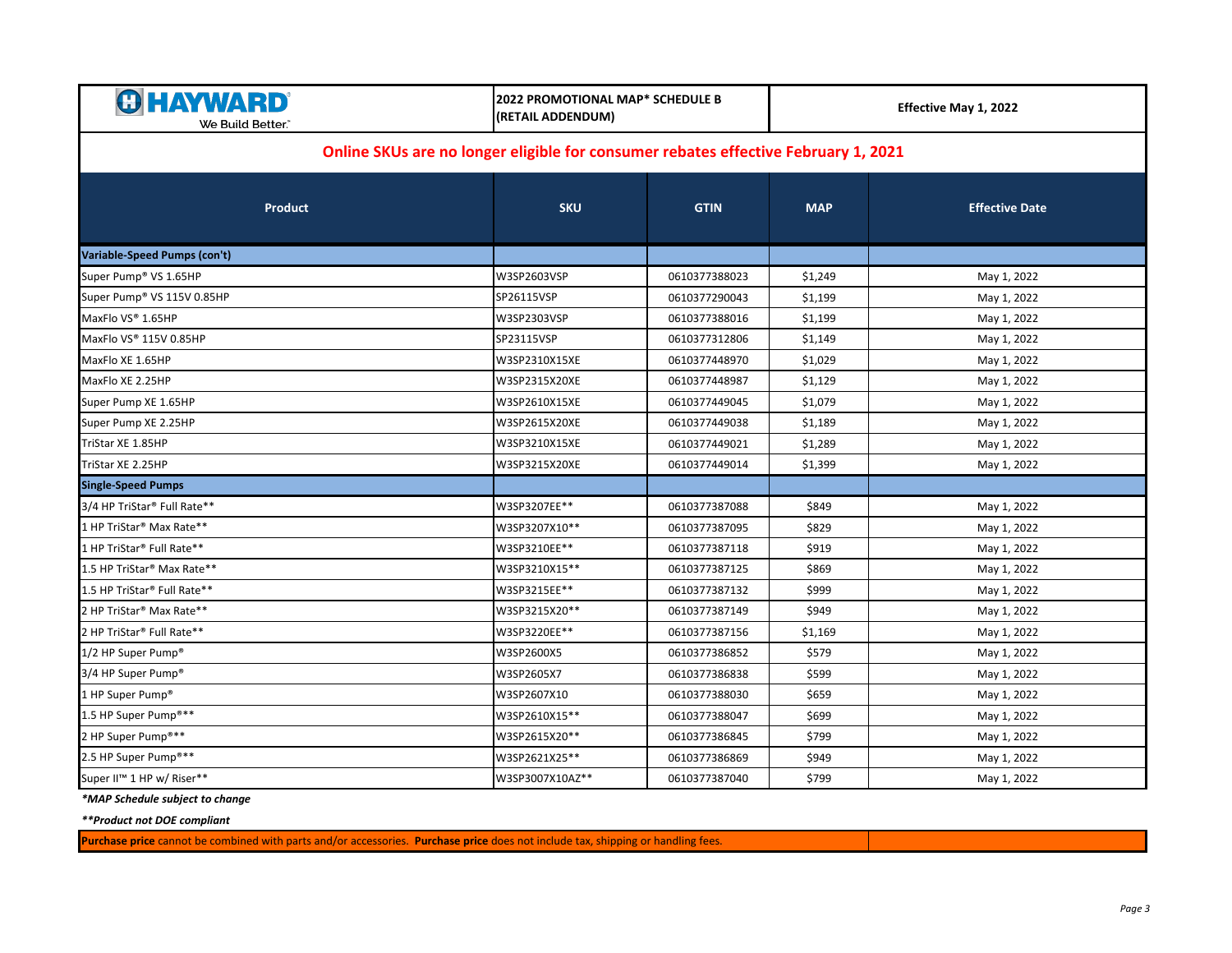| <b>HAYWARD</b> ®<br>We Build Better.                                               | <b>2022 PROMOTIONAL MAP* SCHEDULE B</b><br>(RETAIL ADDENDUM) |               | Effective May 1, 2022 |                       |  |
|------------------------------------------------------------------------------------|--------------------------------------------------------------|---------------|-----------------------|-----------------------|--|
| Online SKUs are no longer eligible for consumer rebates effective February 1, 2021 |                                                              |               |                       |                       |  |
| <b>Product</b>                                                                     | <b>SKU</b>                                                   | <b>GTIN</b>   | <b>MAP</b>            | <b>Effective Date</b> |  |
| <b>Single-Speed Pumps (con't)</b>                                                  |                                                              |               |                       |                       |  |
| Super II™ 1.5 HP w/ Riser**                                                        | W3SP3010X15AZ**                                              | 0610377387057 | \$829                 | May 1, 2022           |  |
| Super II™ 2 HP w/ Riser**                                                          | W3SP3015X20AZ**                                              | 0610377387064 | \$909                 | May 1, 2022           |  |
| Super II™ 3 HP w/ Riser**                                                          | W3SP3025X30AZ**                                              | 0610377387071 | \$1,279               | May 1, 2022           |  |
| 1 HP MaxFlo XL®                                                                    | W3SP2307X10                                                  | 0610377386791 | \$579                 | May 1, 2022           |  |
| 1.5 HP MaxFlo XL®**                                                                | W3SP2310X15**                                                | 0610377386807 | \$649                 | May 1, 2022           |  |
| 2 HP MaxFlo XL®**                                                                  | W3SP2315X20**                                                | 0610377386814 | \$699                 | May 1, 2022           |  |
| <b>Booster Pumps</b>                                                               |                                                              |               |                       |                       |  |
| <b>Booster Pump</b>                                                                | W36060                                                       | 0610377390378 | \$439                 | May 1, 2022           |  |
| <b>Cartridge Filters</b>                                                           |                                                              |               |                       |                       |  |
| StarClear™ 50 Sq Ft                                                                | W3C500                                                       | 0610377387026 | \$319                 | May 1, 2022           |  |
| StarClear <sup>™</sup> Plus 90 Sq Ft                                               | W3C9002                                                      | 0610377387842 | \$519                 | May 1, 2022           |  |
| StarClear <sup>™</sup> Plus 120 Sq Ft                                              | W3C1200                                                      | 0610377387811 | \$579                 | May 1, 2022           |  |
| StarClear <sup>™</sup> Plus 120 Sq Ft                                              | W3C12002                                                     | 0610377387828 | \$599                 | May 1, 2022           |  |
| StarClear <sup>™</sup> Plus 175 Sq Ft                                              | W3C17502                                                     | 0610377387835 | \$779                 | May 1, 2022           |  |
| SwimClear <sup>™</sup> 150 Sq Ft                                                   | W3C150S                                                      | 0610377448680 | \$699                 | May 1, 2022           |  |
| SwimClear <sup>™</sup> 325 Sq Ft                                                   | W3C3030                                                      | 0610377387903 | \$1,139               | May 1, 2022           |  |
| SwimClear <sup>™</sup> 425 Sq Ft                                                   | W3C4030                                                      | 0610377387910 | \$1,299               | May 1, 2022           |  |
| SwimClear <sup>™</sup> 525 Sq Ft                                                   | W3C5030                                                      | 0610377387927 | \$1,599               | May 1, 2022           |  |
| <b>D.E Filters</b>                                                                 |                                                              |               |                       |                       |  |
| ProGrid® 36 Sq Ft                                                                  | W3DE3620                                                     | 0610377387873 | \$999                 | May 1, 2022           |  |
| ProGrid® 48 Sq Ft                                                                  | W3DE4820                                                     | 0610377387880 | \$1,149               | May 1, 2022           |  |
| ProGrid® 60 Sq Ft                                                                  | W3DE6020                                                     | 0610377387897 | \$1,249               | May 1, 2022           |  |
| PerFlex® D.E Filter 6 lb.                                                          | W3EC65A                                                      | 0610377387859 | \$859                 | May 1, 2022           |  |
| PerFlex® D.E Filter 7 lb.                                                          | W3EC75A                                                      | 0610377387866 | \$919                 | May 1, 2022           |  |
| ProSeries® 16" Top-Mount w/ Valve                                                  | W3S166T                                                      | 0610377386906 | \$349                 | May 1, 2022           |  |

*\*\*Product not DOE compliant*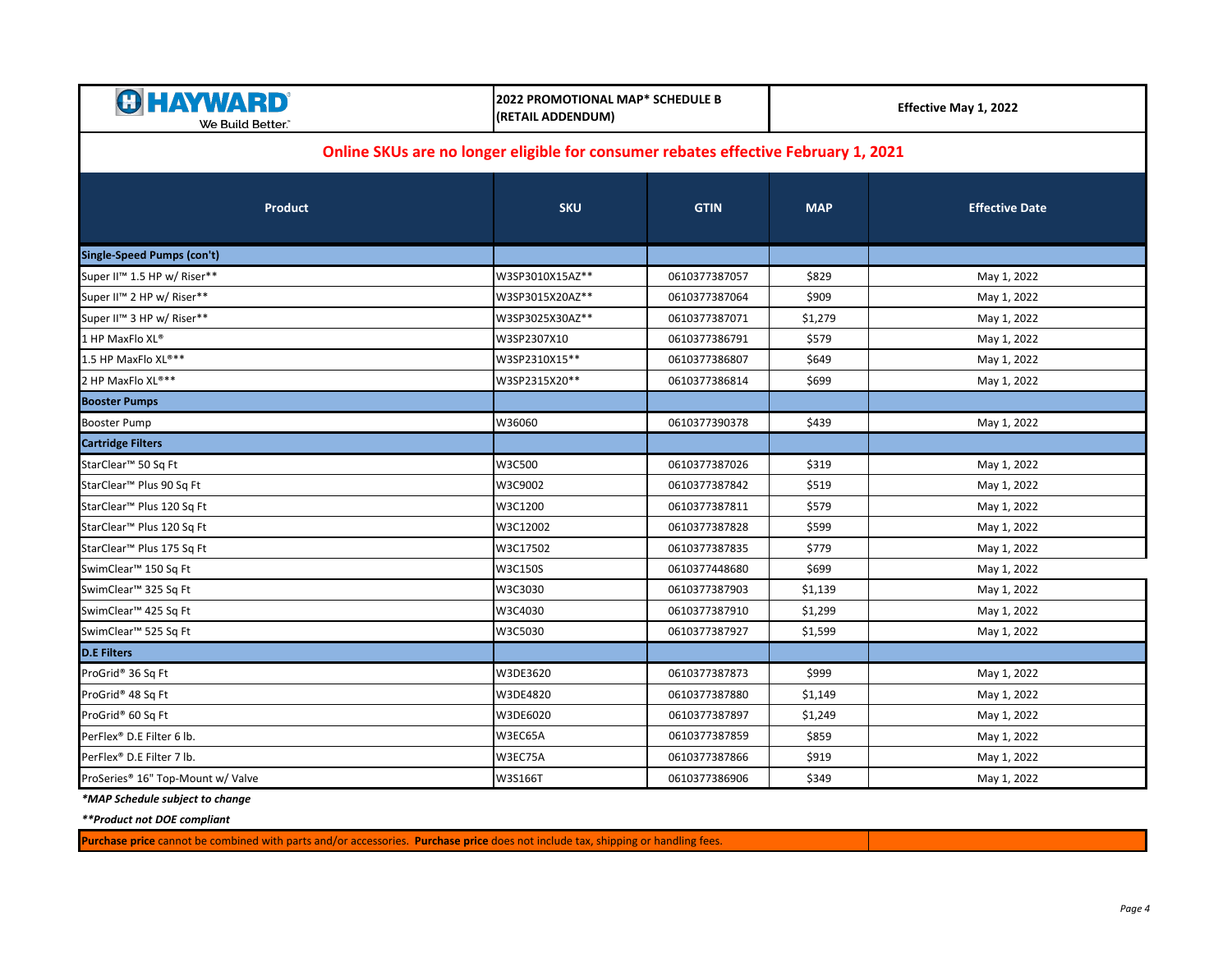| <b>HAYWARD</b><br>We Build Better.                                                 | 2022 PROMOTIONAL MAP* SCHEDULE B<br>(RETAIL ADDENDUM) |               | Effective May 1, 2022 |                       |  |  |
|------------------------------------------------------------------------------------|-------------------------------------------------------|---------------|-----------------------|-----------------------|--|--|
| Online SKUs are no longer eligible for consumer rebates effective February 1, 2021 |                                                       |               |                       |                       |  |  |
| Product                                                                            | <b>SKU</b>                                            | <b>GTIN</b>   | <b>MAP</b>            | <b>Effective Date</b> |  |  |
| D.E Filters (con't)                                                                |                                                       |               |                       |                       |  |  |
| ProSeries® 18" Top-Mount w/ Valve                                                  | W3S180T                                               | 0610377386920 | \$399                 | May 1, 2022           |  |  |
| ProSeries® 21" Top-Mount w/ Valve                                                  | W3S210T                                               | 0610377386951 | \$459                 | May 1, 2022           |  |  |
| ProSeries® 22" Top-Mount w/ Valve                                                  | W3S220T                                               | 0610377387729 | \$539                 | May 1, 2022           |  |  |
| ProSeries® 24" Top-Mount w/ Valve                                                  | <b>W3S244T</b>                                        | 0610377387736 | \$599                 | May 1, 2022           |  |  |
| ProSeries® 24" Top-Mount w/ Valve                                                  | W3S244T2                                              | 0610377387743 | \$629                 | May 1, 2022           |  |  |
| ProSeries® 27" Top-Mount w/ Valve                                                  | <b>W3S270T</b>                                        | 0610377387767 | \$649                 | May 1, 2022           |  |  |
| ProSeries® 27" Top-Mount w/ Valve                                                  | W3S270T2                                              | 0610377387781 | \$699                 | May 1, 2022           |  |  |
| ProSeries® 30" Side-Mount                                                          | W3S310S                                               | 0610377387798 | \$1,189               | May 1, 2022           |  |  |
| ProSeries® 30" Top-Mount w/ Valve                                                  | W3S310T2                                              | 0610377387804 | \$1,049               | May 1, 2022           |  |  |
| S200 Series 20" Side-Mount w/ Valve                                                | W3S200                                                | 0610377387712 | \$829                 | May 1, 2022           |  |  |
| <b>Heaters</b>                                                                     |                                                       |               |                       |                       |  |  |
| Universal H-Series Natural Gas 135,000 BTU Low NOx                                 | W3H135FDN                                             | 0610377407113 | \$1,749               | May 1, 2022           |  |  |
| Universal H-Series Propane Gas 135,000 BTU Low NOx                                 | W3H135FDP                                             | 0610377407120 | \$1,749               | May 1, 2022           |  |  |
| Universal H-Series Natural Gas 150,000 BTU Low NOx                                 | W3H150FDN                                             | 0610377387194 | \$2,199               | May 1, 2022           |  |  |
| Universal H-Series Propane Gas 150,000 BTU Low NOx                                 | W3H150FDP                                             | 0610377387200 | \$2,199               | May 1, 2022           |  |  |
| Universal H-Series Natural Gas 200,000 BTU Low NOx                                 | W3H200FDN                                             | 0610377387217 | \$2,599               | May 1, 2022           |  |  |
| Universal H-Series Propane Gas 200,000 BTU Low NOx                                 | W3H200FDP                                             | 0610377387224 | \$2,599               | May 1, 2022           |  |  |
| Universal H-Series Natural Gas 250,000 BTU Low NOx                                 | W3H250FDN                                             | 0610377387231 | \$2,699               | May 1, 2022           |  |  |
| Universal H-Series Propane Gas 250,000 BTU Low NOx                                 | W3H250FDP                                             | 0610377387248 | \$2,699               | May 1, 2022           |  |  |
| Universal H-Series Natural Gas 400,000 BTU Low NOx                                 | W3H400FDN                                             | 0610377387255 | \$3,399               | May 1, 2022           |  |  |
| Universal H-Series Propane Gas 400,000 BTU Low NOx                                 | W3H400FDP                                             | 0610377387279 | \$3,399               | May 1, 2022           |  |  |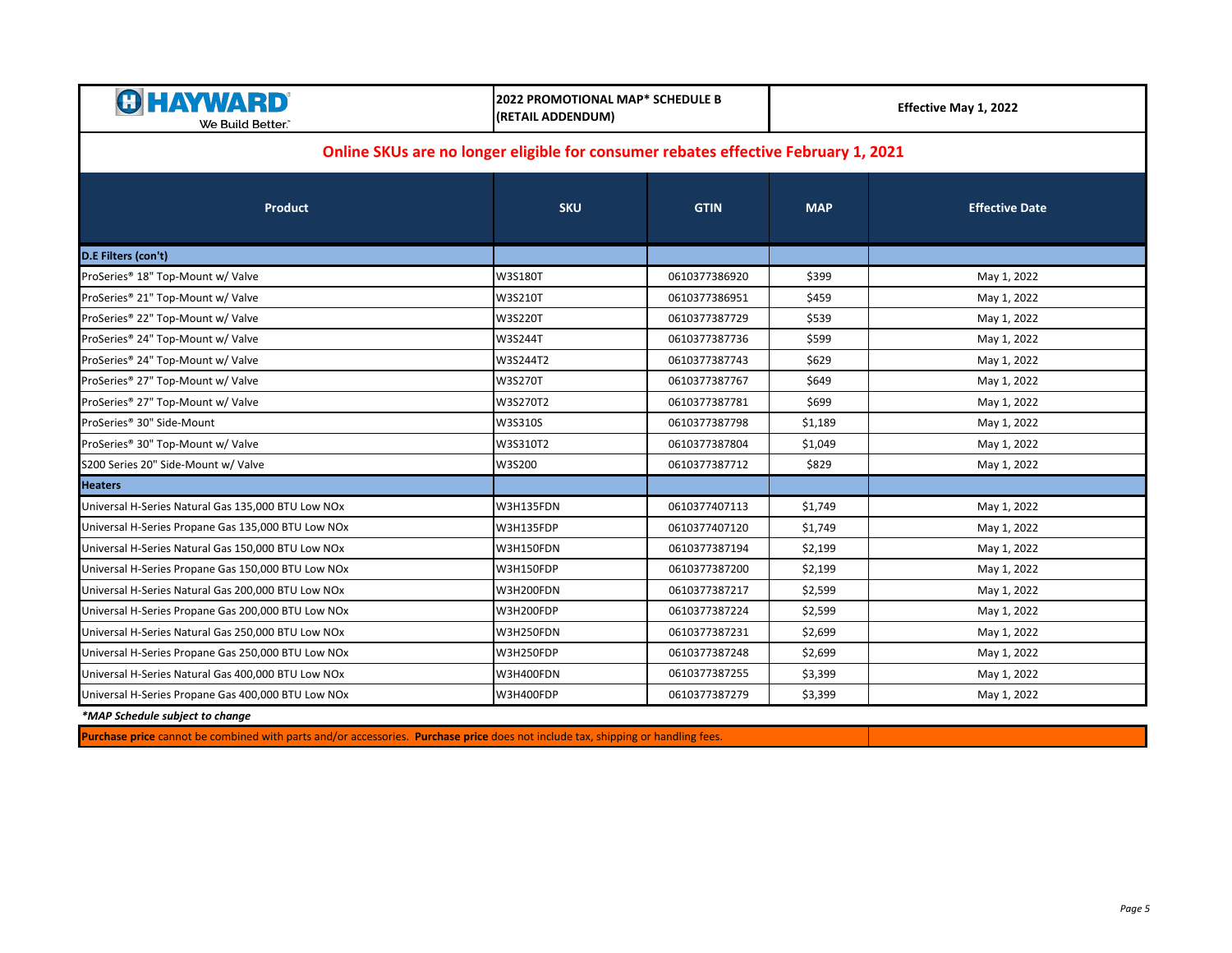| <b>HAYWARD</b><br>We Build Better.`                                                | 2022 PROMOTIONAL MAP* SCHEDULE B<br>(RETAIL ADDENDUM) |               | Effective May 1, 2022 |                       |  |  |
|------------------------------------------------------------------------------------|-------------------------------------------------------|---------------|-----------------------|-----------------------|--|--|
| Online SKUs are no longer eligible for consumer rebates effective February 1, 2021 |                                                       |               |                       |                       |  |  |
| <b>Product</b>                                                                     | <b>SKU</b>                                            | <b>GTIN</b>   | <b>MAP</b>            | <b>Effective Date</b> |  |  |
| <b>Heat Pumps</b>                                                                  |                                                       |               |                       |                       |  |  |
| HeatPro®, 47,000 BTU, Horizontal Platform                                          | W3HP50HA2                                             | 0610377415040 | \$2,349               | May 1, 2022           |  |  |
| HeatPro®, 90,000 BTU, Square Platform                                              | W3HP21004T                                            | 0610377387170 | \$3,899               | May 1, 2022           |  |  |
| HeatPro®, 100,000 BTU, Round Platform*** (Replaced by W3HP31005T)                  | W3HP21104T                                            | 0610377387163 | \$3,999               | May 1, 2022           |  |  |
| HeatPro®, 100,000 BTU, Round Platform                                              | W3HP31005T                                            | 0610377442343 | \$3,999               | May 1, 2022           |  |  |
| HeatPro®, 140,000 BTU, Square Platform                                             | W3HP21404T                                            | 0610377387187 | \$4,599               | May 1, 2022           |  |  |
| <b>Lights</b>                                                                      |                                                       |               |                       |                       |  |  |
| Colorlogic® 320 Accent 12V 50 Ft                                                   | W3LACUS11050                                          | 0610377393300 | \$389                 | May 1, 2022           |  |  |
| Colorlogic® 320 Accent 12V 100 Ft                                                  | W3LACUS11100                                          | 0610377393294 | \$439                 | May 1, 2022           |  |  |
| ColorLogic® 4.0 LED Pool Light, 120V/100 Ft Cord Plastic                           | W3SP0527LED100                                        | 0610377387545 | \$899                 | May 1, 2022           |  |  |
| ColorLogic® 4.0 LED Pool Light, 120V/100 Ft Cord Stainless Steel                   | W3SP0527SLED100                                       | 0610377387569 | \$899                 | May 1, 2022           |  |  |
| ColorLogic® 4.0 LED Pool Light, 120V/50 Ft Cord Stainless Steel                    | W3SP0527SLED50                                        | 0610377393287 | \$879                 | May 1, 2022           |  |  |
| ColorLogic® 4.0 LED Spa Light, 120V/100 Ft Cord Plasic                             | W3SP0535LED100                                        | 0610377387576 | \$749                 | May 1, 2022           |  |  |
| ColorLogic® 4.0 LED Spa Light, 120V/100 Ft Cord Stainless Steel                    | W3SP0535SLED100                                       | 0610377387583 | \$749                 | May 1, 2022           |  |  |
| AstroLite™ Series, 300W/12V, 100 Ft Cord                                           | W3SP0581S100                                          | 0610377387460 | \$469                 | May 1, 2022           |  |  |
| AstroLite™ Series, 300W/120V, 100 Ft Cord                                          | W3SP0582L100                                          | 0610377387477 | \$359                 | May 1, 2022           |  |  |
| AstroLite™ Series, 300W/120V, 100 Ft Cord                                          | W3SP0582SL100                                         | 0610377387484 | \$359                 | May 1, 2022           |  |  |
| AstroLite™ Series, 500W/120V, 50 Ft Cord                                           | W3SP0583SL50                                          | 0610377393270 | \$299                 | May 1, 2022           |  |  |
| AstroLite™ Series, 500W/120V, 100 Ft Cord                                          | W3SP0583L100                                          | 0610377387491 | \$379                 | May 1, 2022           |  |  |
| AstroLite™ Series, 500W/120V, 100 Ft Cord                                          | W3SP0583SL100                                         | 0610377387507 | \$379                 | May 1, 2022           |  |  |
| AstroLite™ II Series 100W/12V Spalight 100 Ft Cord Incandescent                    | W3SP0590SL100                                         | 0610377387514 | \$329                 | May 1, 2022           |  |  |
| AstroLite™ II Series 100W/120V Spalight 100 Ft Cord Incandescent                   | W3SP0591SL100                                         | 0610377387538 | \$339                 | May 1, 2022           |  |  |
| AstroLite™ II Series 100W/120V Spalight 100 Ft Cord Halogen Series                 | W3SP0591HSL100                                        | 0610377387521 | \$349                 | May 1, 2022           |  |  |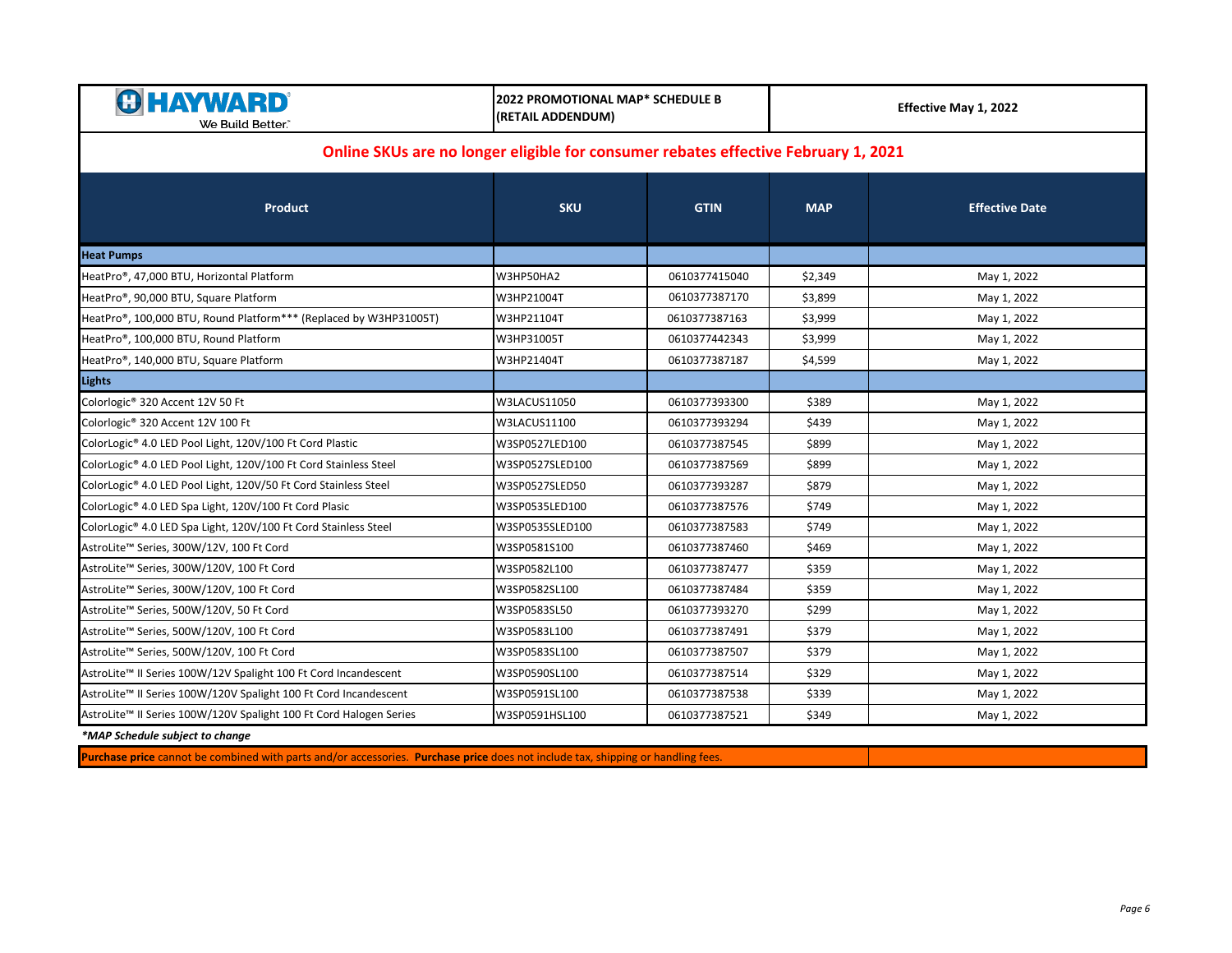| <b>&amp; HAYWARD</b><br>We Build Better.                                                    | <b>2022 PROMOTIONAL MAP* SCHEDULE B</b><br>(RETAIL ADDENDUM) |               | Effective May 1, 2022 |                       |  |
|---------------------------------------------------------------------------------------------|--------------------------------------------------------------|---------------|-----------------------|-----------------------|--|
| Online SKUs are no longer eligible for consumer rebates effective February 1, 2021          |                                                              |               |                       |                       |  |
| Product                                                                                     | <b>SKU</b>                                                   | <b>GTIN</b>   | <b>MAP</b>            | <b>Effective Date</b> |  |
|                                                                                             | <b>Residential Above-Ground Products</b>                     |               |                       |                       |  |
| <b>Above-Ground Pumps</b>                                                                   |                                                              |               |                       |                       |  |
| 1/2 HP PowerFlo II™ Pump**                                                                  | W3SP1750**                                                   | 0610377388092 | \$309                 | May 1, 2022           |  |
| 3/4 HP PowerFlo II™ Pump**                                                                  | W3SP1775**                                                   | 0610377388108 | \$319                 | May 1, 2022           |  |
| 1 HP PowerFlo II™ Pump w/ Strainer**                                                        | W3SP1780**                                                   | 0610377388115 | \$329                 | May 1, 2022           |  |
| 1 HP PowerFlo LX™ Pump w/ Cord                                                              | W3SP1580                                                     | 0610377390446 | \$309                 | May 1, 2022           |  |
| 1.5 HP PowerFlo LX™ w/ Cord                                                                 | W3SP1580X15                                                  | 0610377390453 | \$319                 | May 1, 2022           |  |
| 1 HP PowerFlo Matrix® w/ Cord                                                               | W3SP1592                                                     | 0610377390460 | \$359                 | May 1, 2022           |  |
| 1.5 HP PowerFlo Matrix® w/ Cord                                                             | W3SP1593                                                     | 0610377390477 | \$369                 | May 1, 2022           |  |
| 1.5 HP PowerFlo Matrix® 2-Speed w/ Switch                                                   | W3SP15932S                                                   | 0610377386876 | \$449                 | May 1, 2022           |  |
| <b>Above-Ground Filters</b>                                                                 |                                                              |               |                       |                       |  |
| Perflex® D.E Filter w/ Clamp 4 lb.                                                          | W3EC40AC                                                     | 0610377386975 | \$439                 | May 1, 2022           |  |
| Perflex® D.E. Filter w/ Clamp 5 lb.                                                         | W3EC50AC                                                     | 0610377386999 | \$549                 | May 1, 2022           |  |
| Xstream <sup>®</sup> 150 Sq Ft Cartridge Filter w/ 1.5 HP PowerFlo Matrix <sup>®</sup> Pump | W3CC15093S                                                   | 0610377387033 | \$869                 | May 1, 2022           |  |
| Perflex® D.E. Filter w/ 1 HP PowerFlo Matrix® Pump                                          | W3EC40C92S                                                   | 0610377386982 | \$879                 | May 1, 2022           |  |
| Perflex® D.E. Filter w/ 1.5 HP PowerFlo Matrix® Pump                                        | W3EC50C93S                                                   | 0610377387019 | \$939                 | May 1, 2022           |  |
| ProSeries™ 16" Sand Filter w/ 1 HP PowerFlo Matrix® Pump                                    | W3S166T1580S                                                 | 0610377386913 | \$579                 | May 1, 2022           |  |
| ProSeries™ 18" Sand Filter w/ 1 HP PowerFlo Matrix® Pump                                    | W3S180T92S                                                   | 0610377386937 | \$649                 | May 1, 2022           |  |
| ProSeries™ 18" Sand Filter w/ 1.5 HP PowerFlo Matrix® Pump                                  | W3S180T93S                                                   | 0610377386944 | \$669                 | May 1, 2022           |  |
| ProSeries™ 21" Sand Filter w/ 1.5 HP PowerFlo Matrix® Pump                                  | W3S210T93S                                                   | 0610377386968 | \$729                 | May 1, 2022           |  |

*\*\*Product not DOE compliant*